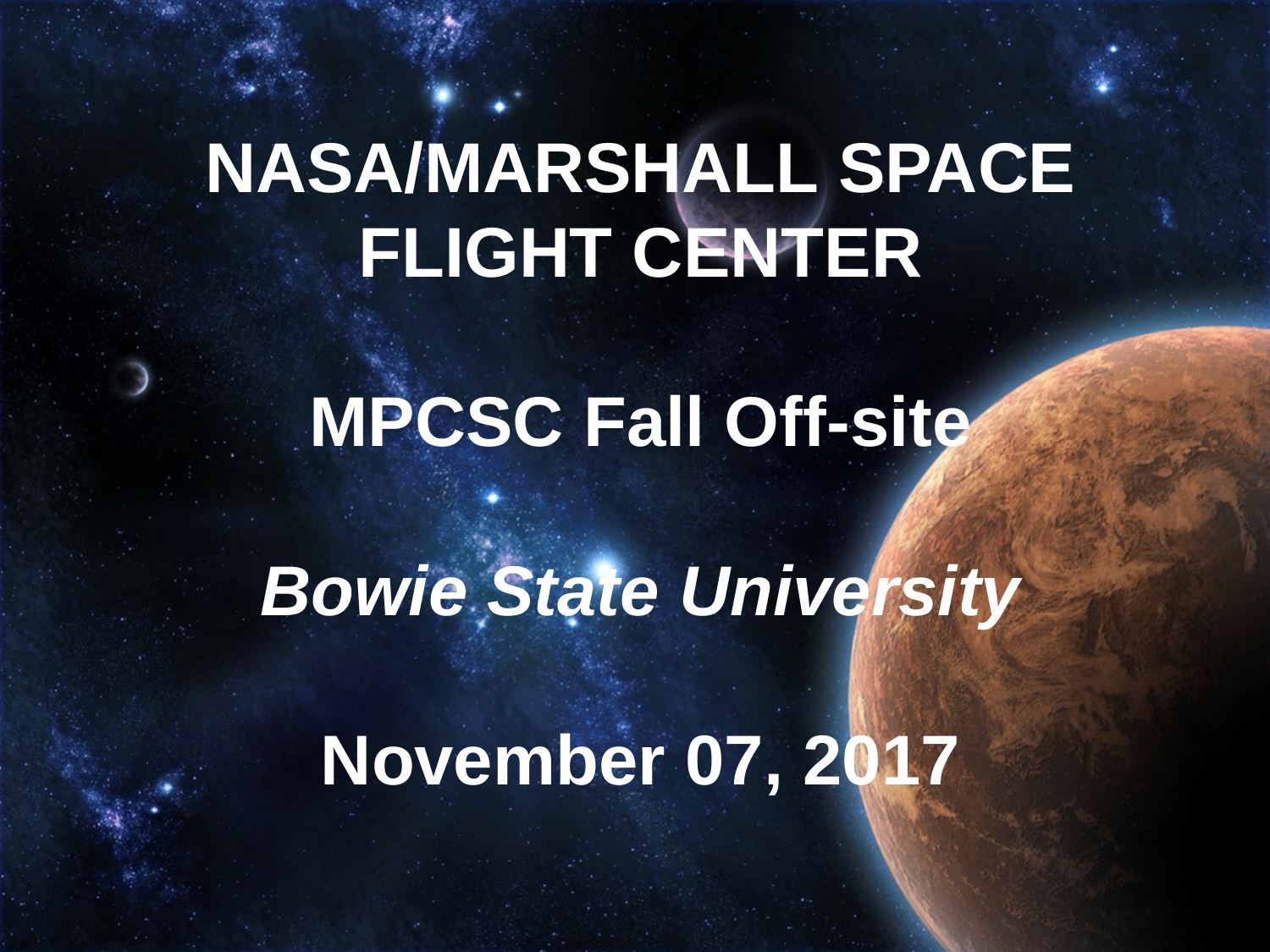# Background

| <b>COMPANY NAME:</b> | <b>Bowie State University</b>           | <b>ADDRESS:</b>                     | 14000 Jericho Park Road<br><b>Bowie, MD 20715</b>                                     |
|----------------------|-----------------------------------------|-------------------------------------|---------------------------------------------------------------------------------------|
| <b>OWNER:</b>        | State-controlled, Public<br>Institution | <b>CONTACT</b><br><b>NAME:</b>      | Dr. Anika Bissahoyo, Director,<br>Office of Research and<br><b>Sponsored Programs</b> |
| <b>EMAIL:</b>        | abissahoyo@bowiestate.edu               | <b>YEARS IN</b><br><b>BUSINESS:</b> | 152                                                                                   |
| <b>CAGE CODE:</b>    | 3KBS8                                   | <b>DUNS</b><br><b>NUMBER:</b>       | 61-616-3721                                                                           |
| <b>WEB SITE:</b>     | www.bowiestate.edu                      | <b>NAICS CODES:</b>                 | 611310, 541490, 541430,<br>541411, 541, 512, 541513,<br>541519, 541711, 541712        |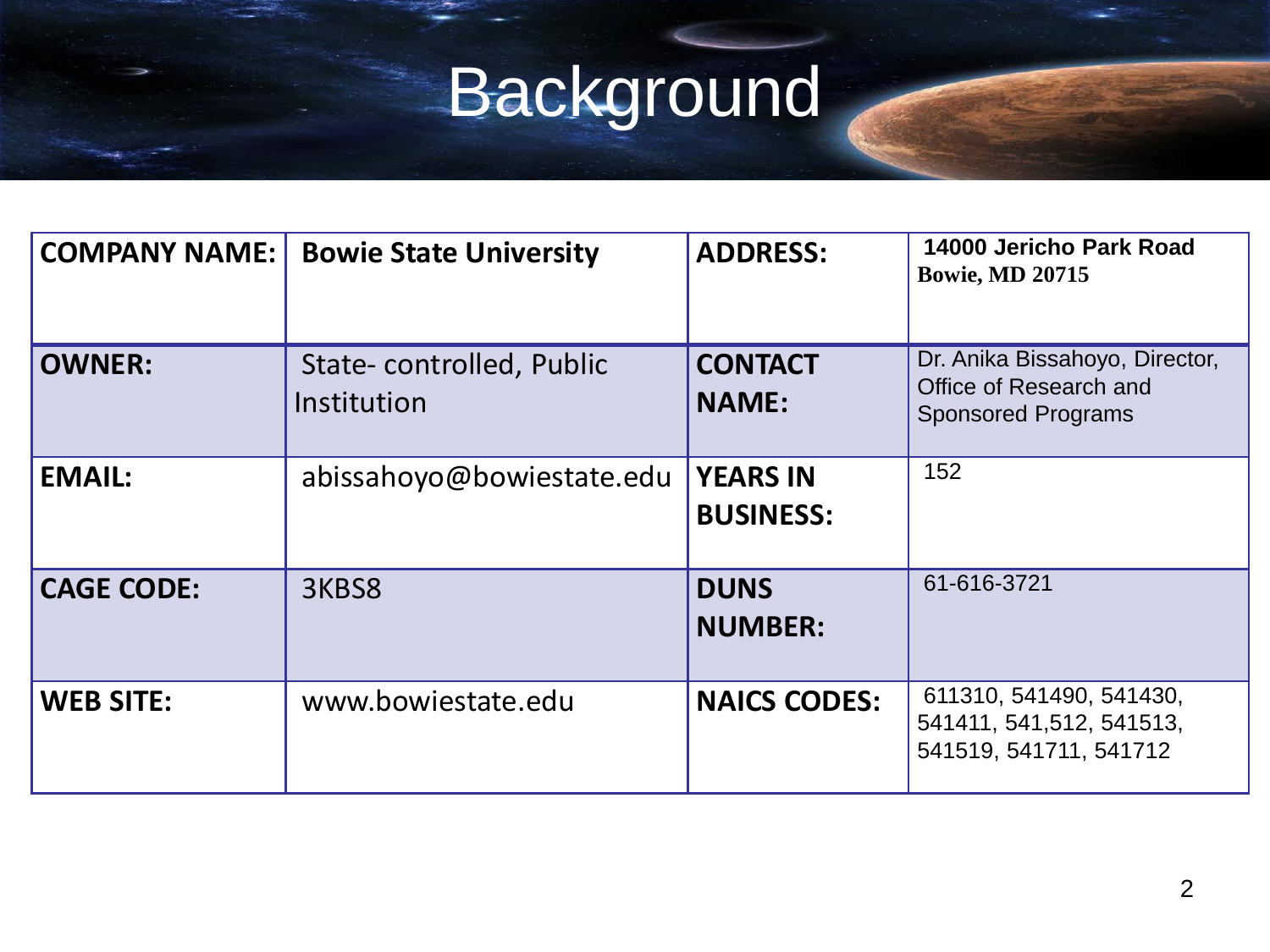# Business Size & Classifications

| <b>TOTAL EMPLOYEES:</b> | 516- regular; 661-contractual |  |
|-------------------------|-------------------------------|--|
| <b>AVERAGE SALES:</b>   | $$8.8$ million – grants;      |  |

| <b>CLASSIFICATIONS (select from list below):</b> | <b>Yes/No</b> |
|--------------------------------------------------|---------------|
| <b>SMALL BUSINESS</b>                            | <b>No</b>     |
| <b>SMALL DISADVANTAGED BUSINESS</b>              | <b>No</b>     |
| <b>NATIVE AMERICAN-OWNED</b>                     | <b>No</b>     |
| <b>ALASKAN NATIVE CORPORATION</b>                | <b>No</b>     |
| <b>WOMEN OWNED</b>                               | <b>No</b>     |
| <b>ECONOMICALLY DISADVANTAGED WOMEN OWNED</b>    | <b>No</b>     |
| <b>VETERAN-OWNED</b>                             | <b>No</b>     |
| <b>SERVICE DISABLED VETERAN OWNED</b>            | <b>No</b>     |
| <b>HUBZONE CERTIFIED</b>                         | <b>No</b>     |
| 8(A) CERTIFIED                                   | <b>No</b>     |
| 8(A) EXPIRATION DATE (if applicable)             | <b>No</b>     |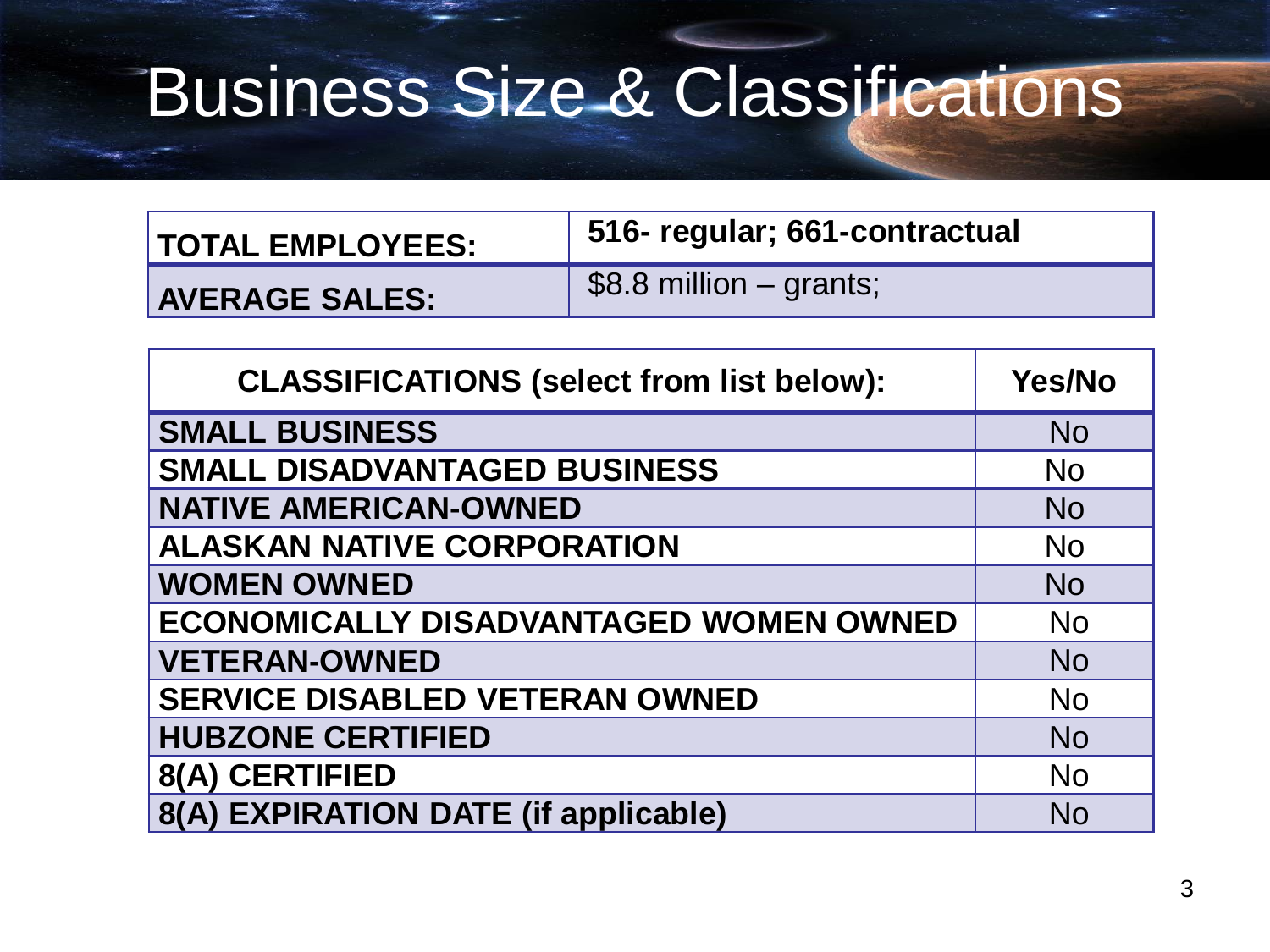# Quality Systems

- Cost Accounting System (PeopleSoft Financials)
	- Human Resource Module
	- ▶General Ledger & Cost Accounting Module
	- **Interfaces with Asset Management System**
- **Asset Management System**
- Systems Audited and Approved by USM and the **State**
- **Grants Accounting Division**
- Sub-recipient Monitoring Certification
- **Grants Management Certification**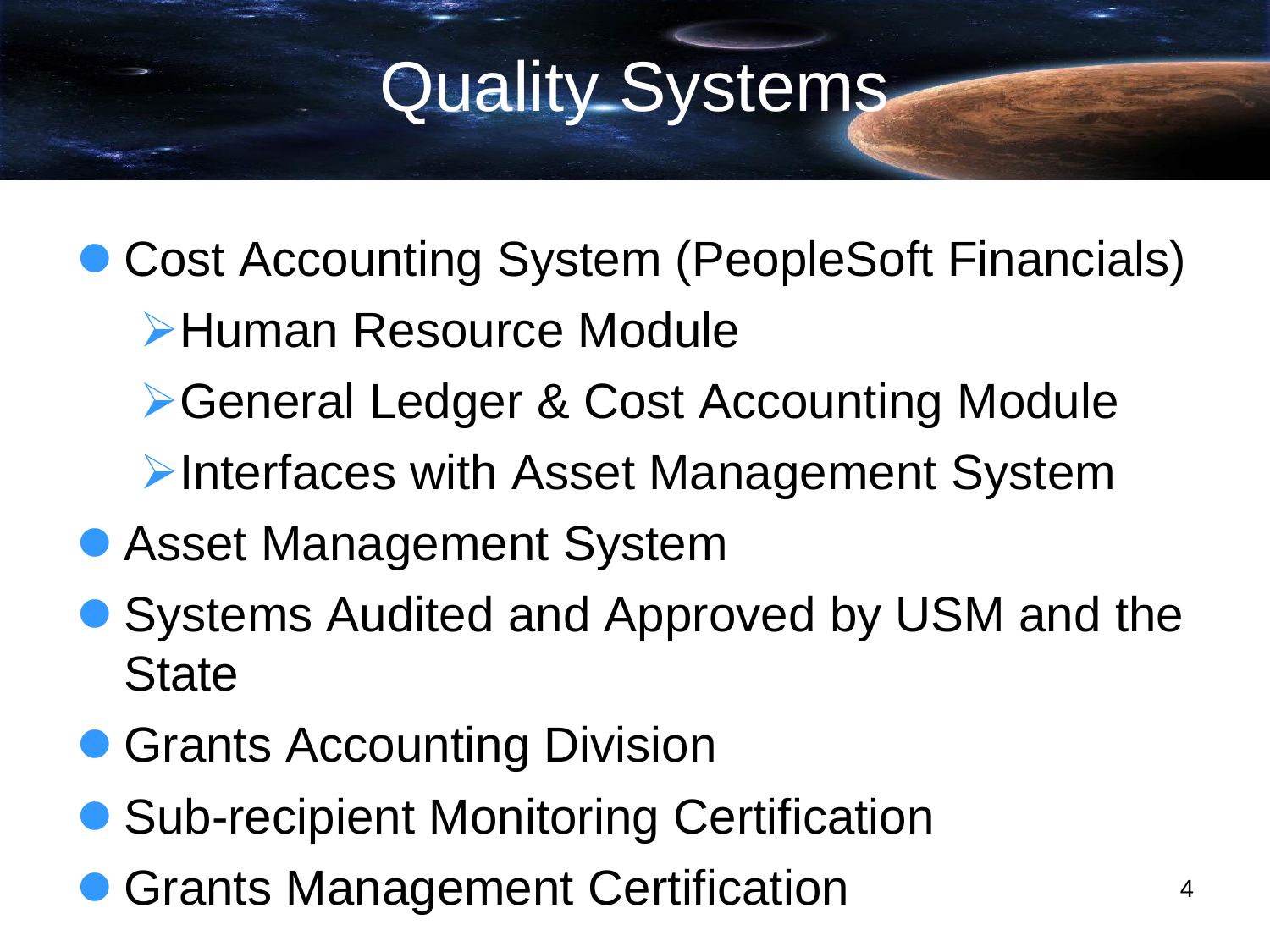#### Skills & Processes

Bowie State University is the oldest HBCU in Maryland. It has over 150 years of primary experience in educating traditionally underrepresented students: including African Americans; First generation college attenders; & Economically disadvantaged.

Bowie is recognized as an industry leader:

- A top 30 historically black university (*U.S. News & World Report*)
- Top school for value among all Maryland colleges *(The Economist)*
- Top 20 on the list of 50 best colleges for African Americans (*Money* magazine in collaboration with *Essence*)
- Maryland's top 5 university for graduating African Americans with bachelor's degrees in biology and the computer science field (*Diverse)*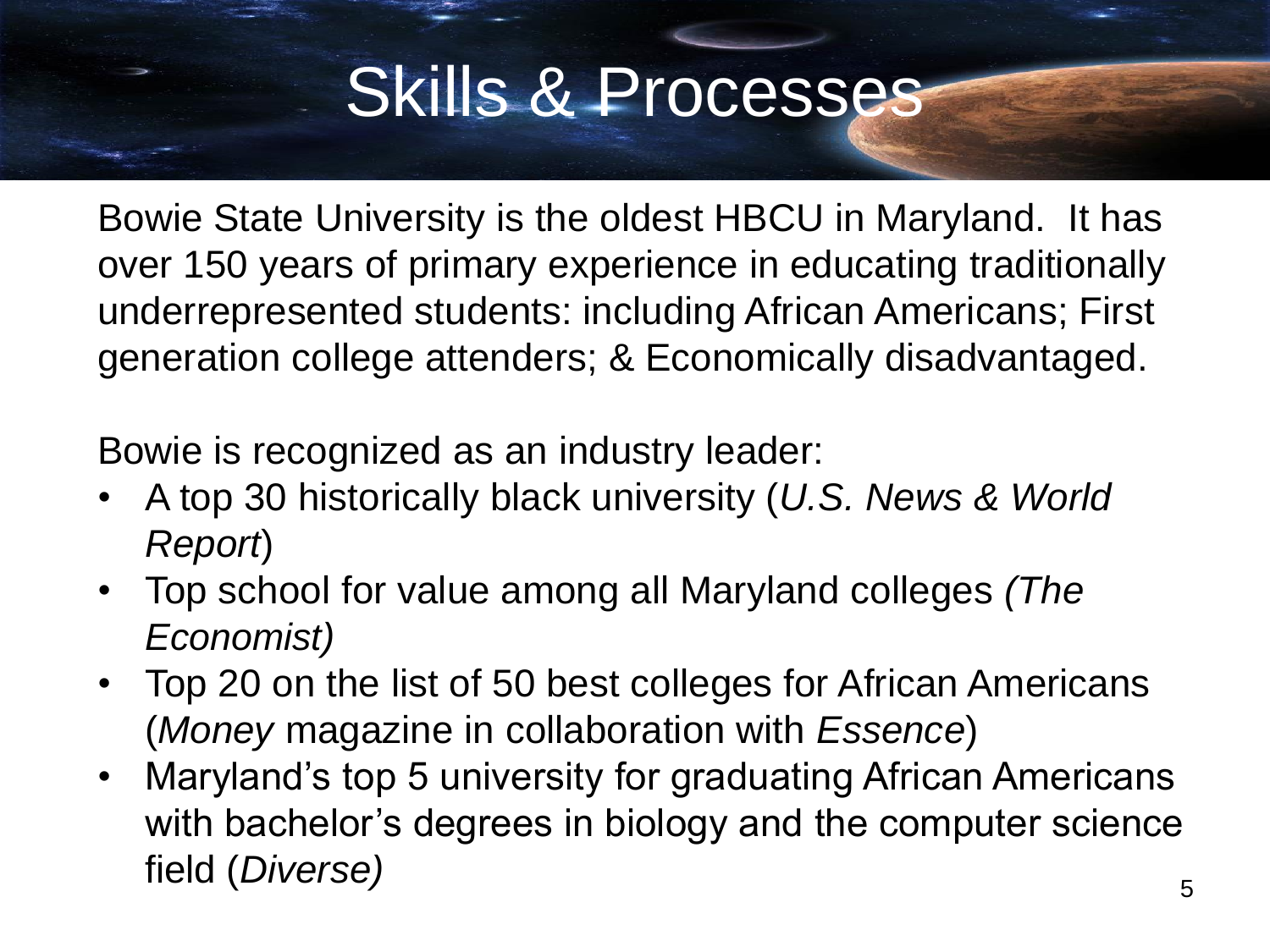# Skills & Processes (Cont.)

- Center of Academic Excellence in Information Assurance Education since 2011 by NSA & DHS.
- Opened in Fall 2017, a state-of-the-art \$102M, 149,000-square-foot Natural Sciences, Mathematics and Nursing building includes 23 Science teaching labs, 15 classrooms, 6 science research labs, 6 shared flexible classroom spaces, a greenhouse, a nursing skills simulation suite and various research labs.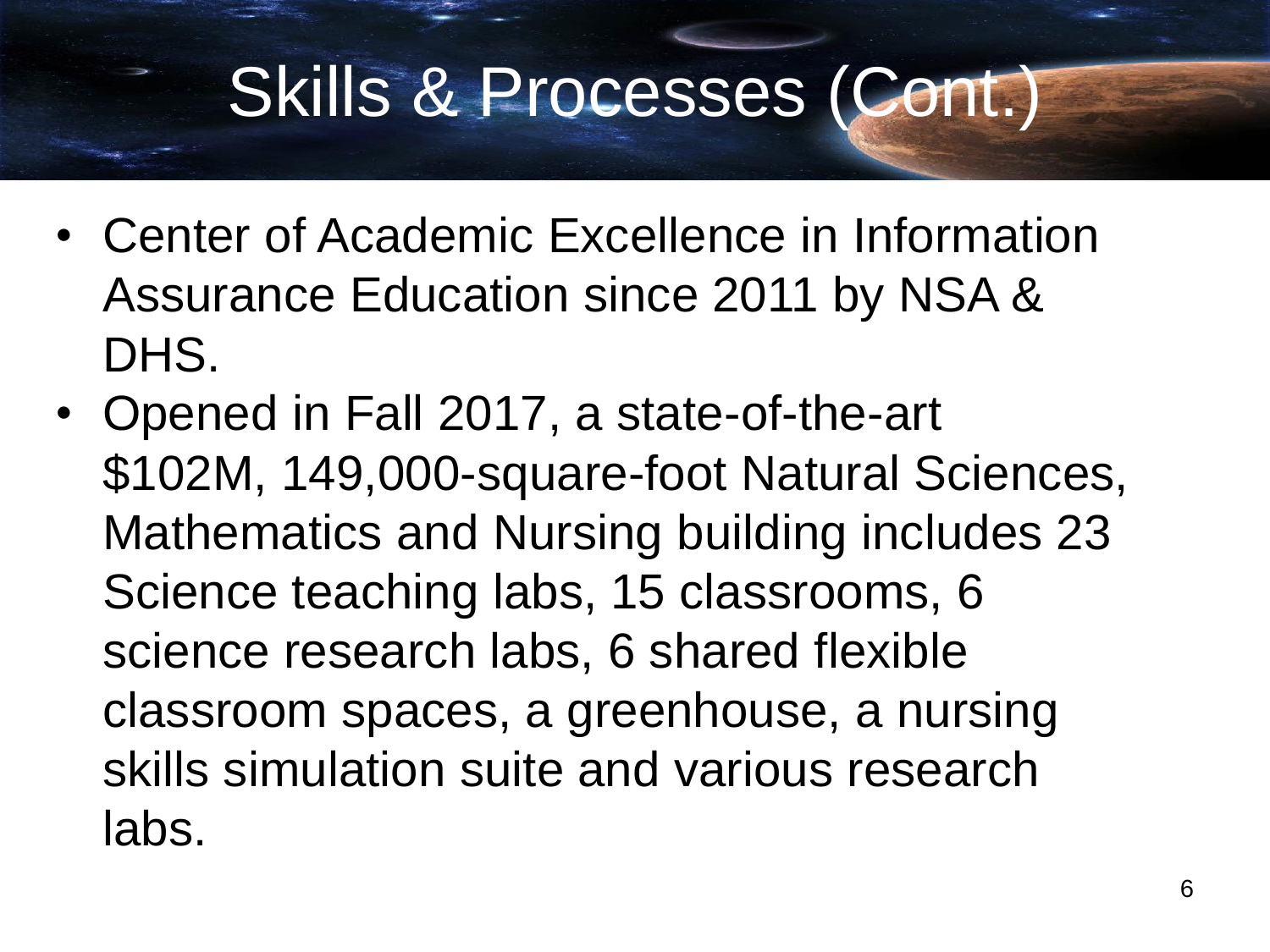### Skills & Processes (Cont.)

- Makers' Space -Stratasys uPrint SE Plus with Support Cleaning Apparatus, PrintrBot Simple with Heated Bed, Ultimaker 2, NextEngine Desktop 3D Scanner, Universal Laser Systems Desktop VLS 3.50 (Laser Cutter) with Fume Extraction Apparatus, General CNX iCarver 40- 915X CNC with Stand, SMI Eyetracking System
- CHIP: Center for High-Performance Information Processing- The third fastest Supercomputer in the United States, made by Cray, boasting a processing speed of 59 TeraFLOPS or 59 trillion calculations per second.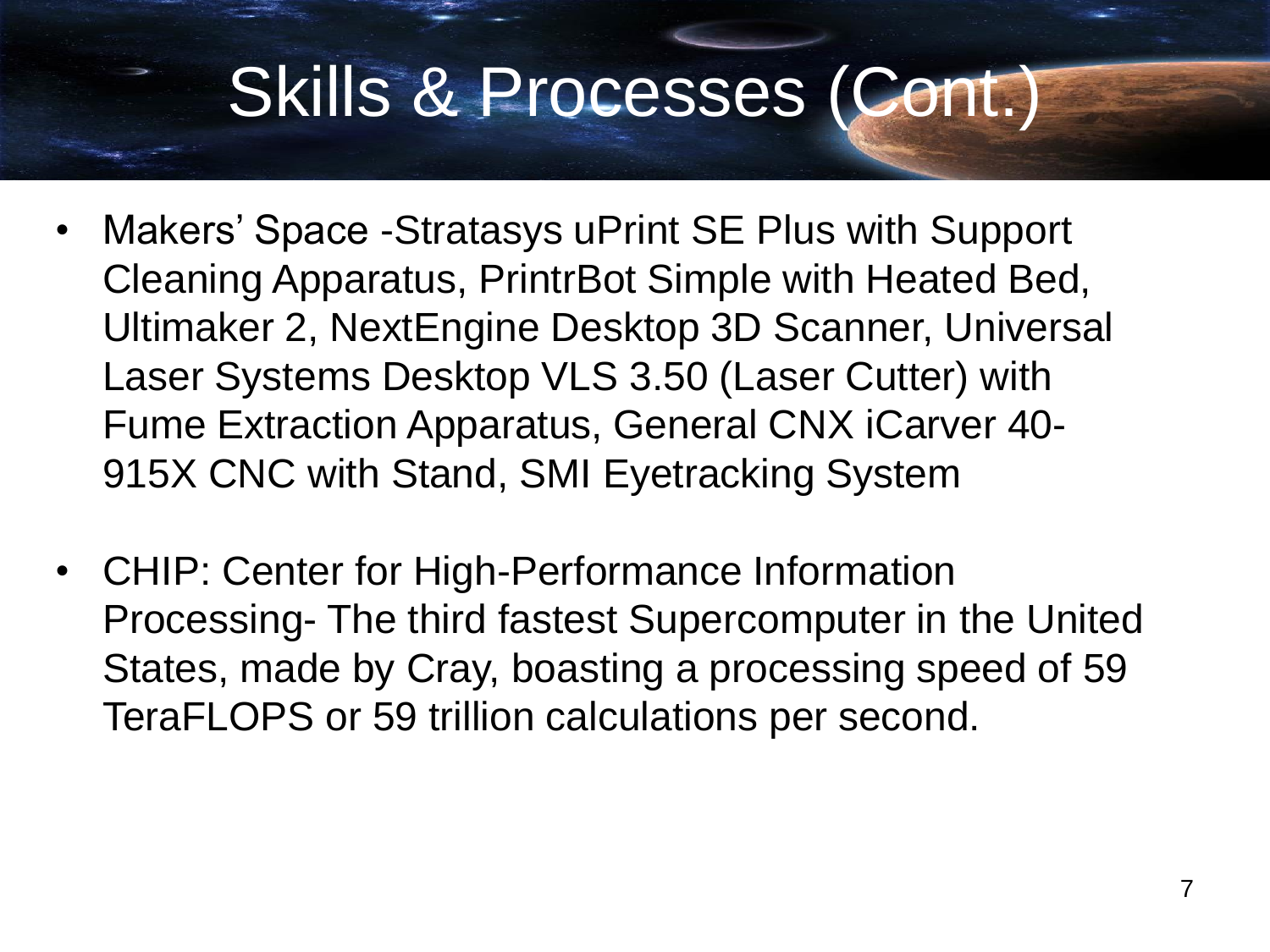#### Customers

- **NASA Goddard Space Flight Center**
- **Peraton (formerly Harris Corporation)**
- **Parsons**
- **Honeywell**
- **Northrop Grumman**
- SGT
- **Lockheed Martin**